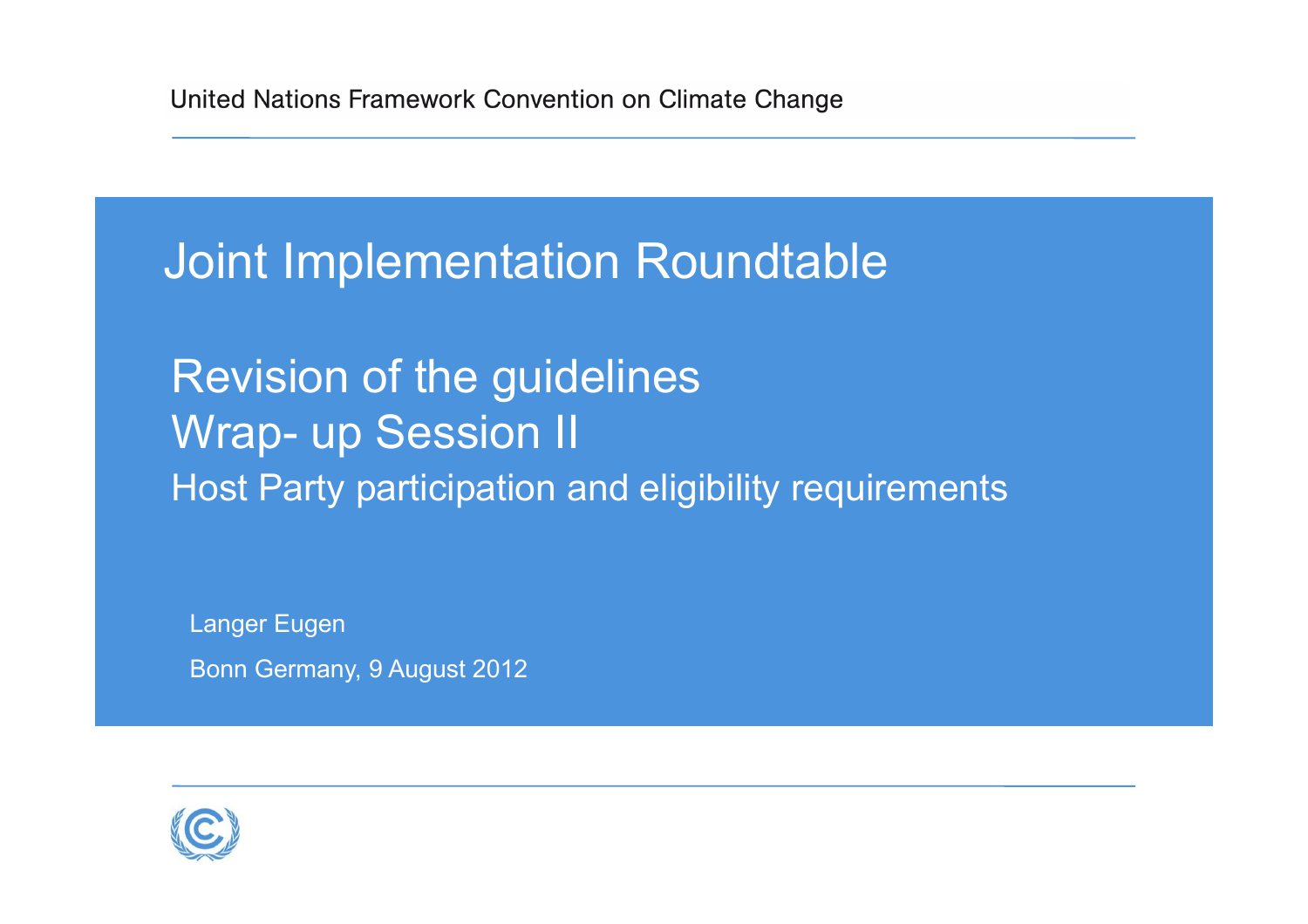# *Para 23 (b):*

- • Clarify link between standards set by Governing Body and standards set by host Party
- • Concern is both substantive (i.e. standards should be consistent with each other) and also procedural (i.e. if Governing Body takes a long time to formulate standards, a host Party may be unable to formulate its standards, resulting in delays – this may be a transitional issue)

# *Para 23(c):*

- • Clarify what decisions may be appealed (e.g. only registration requests?)
- State whether the results of this appeals process are final

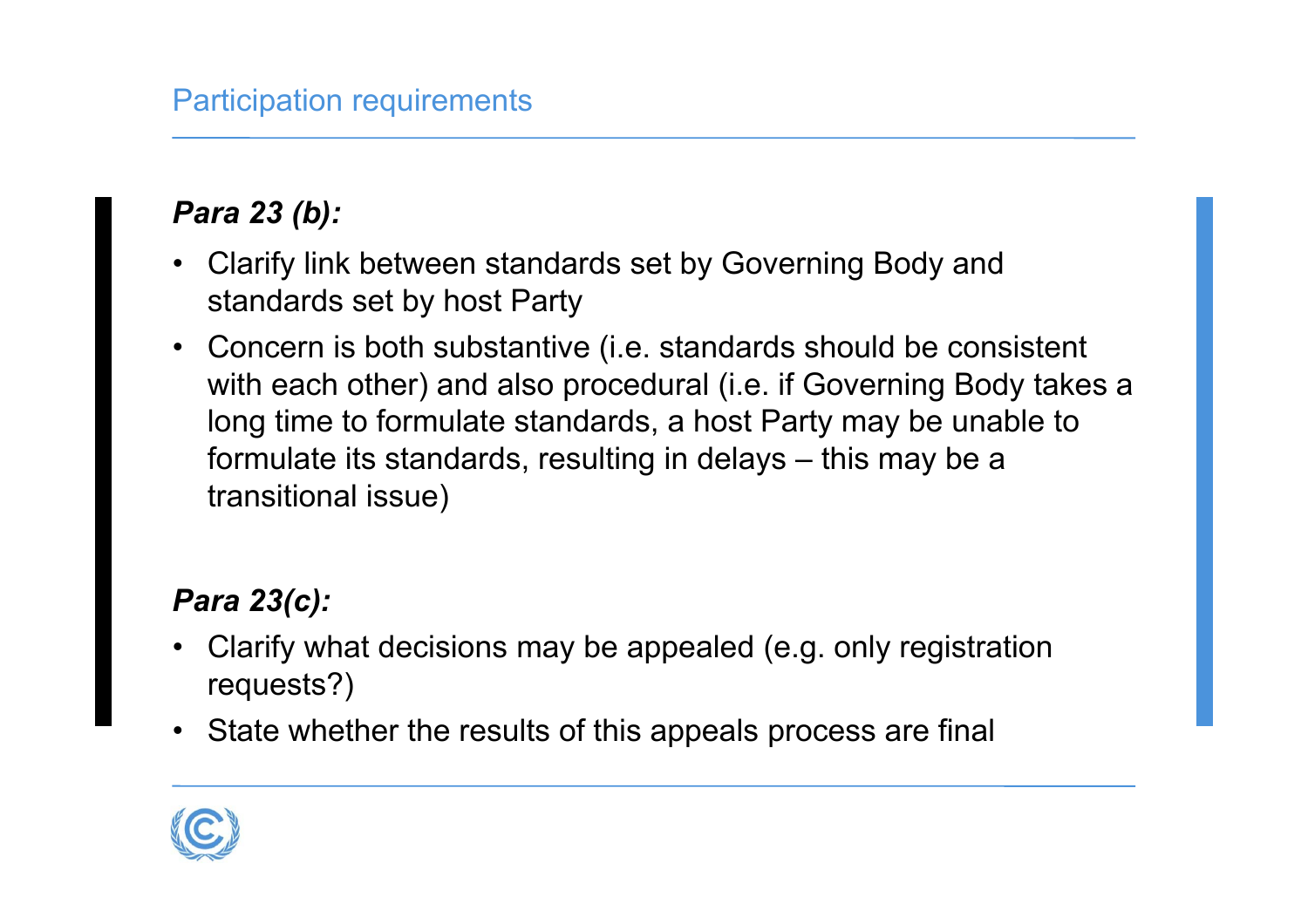### Participation requirements (continued)

# *Para 23 (d):*

- $\bullet$  Develop a template for annual summaries to facilitate/ensure consistency
- Note that this requirement applies after participation has been initiated, not as a pre-requisite for participation

### *Para 24*

• Allow Parties to provide information in national language (official UN languages only?)

### *Para 26*

• Clarify that only international transfers/acquisitions by public/private entities are blocked on the basis of a Party's eligibility status

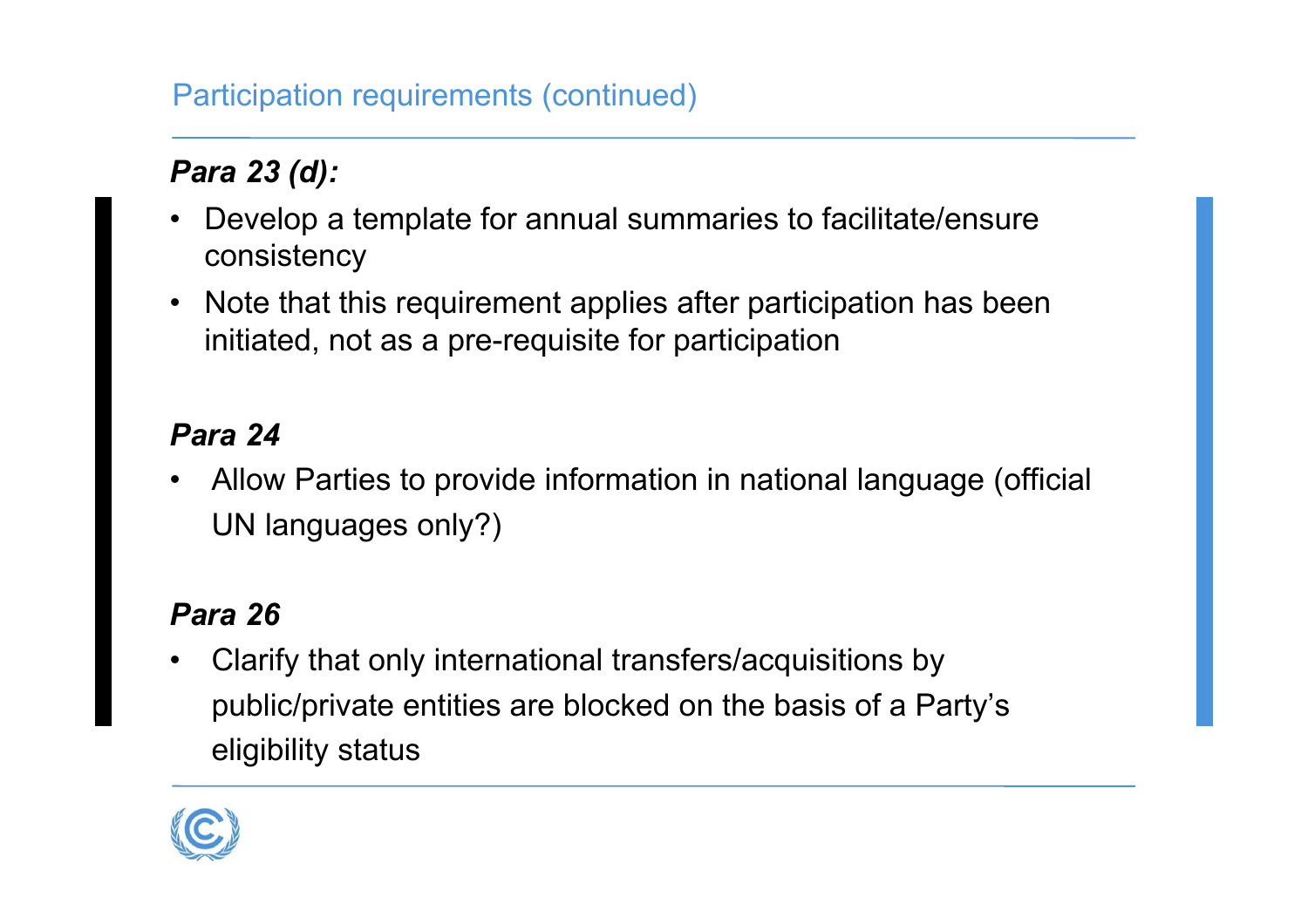### Eligibility requirements

### *Para 27*

- • Agree that JI eligibility should be limited to a country with an emissions target
- • Disagree on nature of emissions target: (1) ratification of KP CP2; (2) acceptance of a commitment (not necessarily under KP CP2)
- • Query desirability of a 'hard link' with KP CP2, given (1) difficulty of ratifying KP CP2 by 1 January 2013 and (2) uncertain status of some Annex I countries (e.g. Kazakhstan, Turkey)
- • Suggest need for creative solutions to enable the issuance of CP2 ERUs, which are linked to other debates (issuance, transitional measures, broader KP discussions)
- • Suggest imposing restrictions only on transfers (i.e. exports) not acquisitions (i.e. imports)